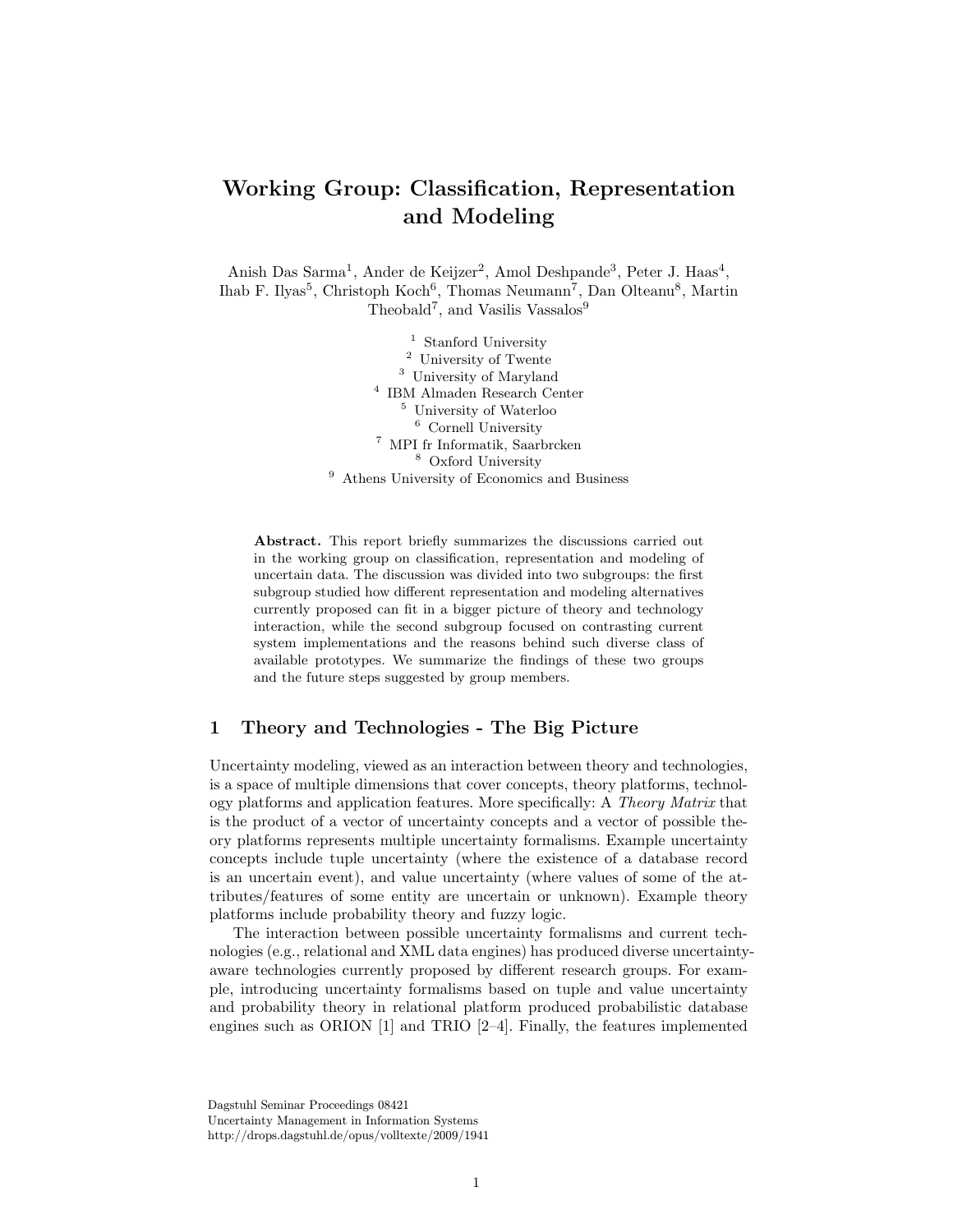in these uncertainty-aware technologies are highly influenced by application requirements. These interactions can be summarized as follows.

Uncertainty Concepts  $\times$  Theory Platforms = Uncertainty Formalisms

#### $Uncertainty$  Formalisms $\times Technology$  Platforms = Uncertainty Technologies

This view, besides helping us understand the various components in current uncertain data solutions, opens multiple research possibilities investigating different theory platforms (e.g., possibility theory in contrast to probability theory) and data models (e.g., RDF data models). It was clear from the discussions that there are research opportunities in these directions that go significantly beyond current approaches, which focus primarily on supporting a limited number of uncertainty concepts in relational databases.

## 2 Current Uncertainty Models

Various research groups have extensively studied a part of the space in Section 1, focusing primarily on the following aspects:

- Treating tuple membership uncertainty and/or value uncertainty as the basic uncertainty concepts.
- Using relational data engines as the underlying database technology with fewer systems that handle XML data.
- Adopting probability theory to describe and analyze the different uncertain entities modeled as random variables.
- Providing efficient algorithms and techniques to compute answers of a special class of queries, usually inspired by some application domain.

In this working group, the participants tried to list a majority of the current system prototypes. Examples include ORION [1], TRIO [2–4], MYSTIQUE [5– 7], MCDB [8], MayBMS [9, 10], BayesStore [11], and PrDB [12]. While these systems share the aforementioned aspects, they adopt different approaches in representing and manipulating uncertain data. Attempting to contrast these systems, the group identified the main features in which these systems show differences. We summarize these features as follows:

– Supported probability distributions. Supporting discrete distributions, continuous distributions or both has a direct effect on the class of supported applications and data types. For example, while continuous distributions will be the best to capture uncertainty in sensor readings, discrete probability distributions can capture possible values of uncertain categorical attributes. Models that depend on finite possible world semantics [4, 9] will have technical challenges in modeling continuous random variables, while sampling based techniques as in MCDB [8] can handle continuity in a natural way.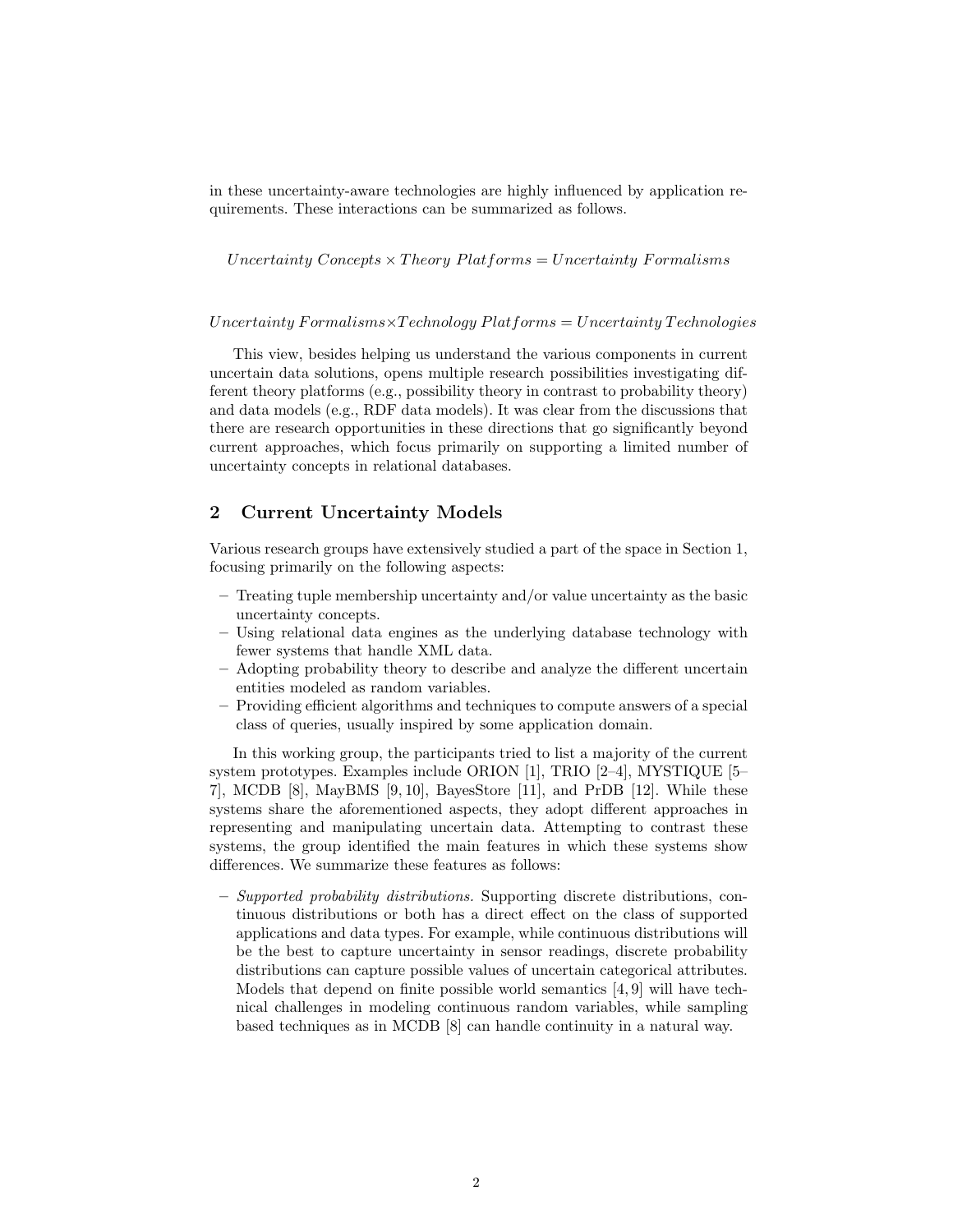- Models closure and decomposition. Uncertainty models that are closed under relational query operators (e.g.,[3] studies the closure of different working uncertainty models under select, project and join operators) offer more flexibility in query optimization and rewrite.
- Modeling correlated data. While the ability to model correlated uncertain events widens the scope of supported applications, correlation greatly complicates analysis and query processing. Several proposed systems assume data independence among uncertain data values to simplify analysis, while other systems focus on how to efficiently model these correlations.
- Space complexity. Succinct representation of uncertain data models was the main focus of multiple research efforts. Examples include: (a) using compact graphical models to succinctly represent the joint probability distribution of data items [11], (b) using factorization to identify commonalities in uncertainty representation [12], and (c) optimizing lineage and provenance information to succinctly capture data generation and dependency sources [7].
- Approximate results. The topic of approximate answers in probabilistic and uncertain data management is controversial. Multiple research efforts define "exact" answers in the context of probabilistic data as producing uncertain answers with exact probability values [5, 4]. For example, Employee "Amy" is part of the query answer with probability 0.72. In contrast, other research efforts (e.g., sampling based systems [8] and approximate lineage based systems [7]) advocate advocate for producing results with approximate probability values since the probability values that are input to an uncertainty management system are often themselves approximate, uncertain, or crudely determined.

### References

- 1. Cheng, R., Kalashnikov, D.V., Prabhakar, S.: Evaluation of Probabilistic Queries over Imprecise Data in Constantly-Evolving Environments. Inf. Syst. 32(1) (2007) 104–130
- 2. Widom, J.: Trio: A System for Integrated Management of Data, Accuracy, and Lineage. In: Proceedings of the Second Biennial CIDR. (2005) 262–276
- 3. Sarma, A.D., Benjelloun, O., Halevy, A., Widom, J.: Working Models for Uncertain Data. In: Proceedings of the 22nd ICDE. (2006) 7
- 4. Benjelloun, O., Sarma, A.D., Halevy, A., Widom, J.: ULDBs: Databases with Uncertainty and Lineage. In: Proceedings of the 32nd VLDB. (2006) 953–964
- 5. Dalvi, N., Suciu, D.: Efficient query evaluation on probabilistic databases. The VLDB Journal 16(4) (2007) 523–544
- 6. R´e, C., Dalvi, N.N., Suciu, D.: Efficient top-k query evaluation on probabilistic data. In: Proceedings of the 23rd ICDE. (2007) 886–895
- 7. Ré, C., Suciu, D.: Approximate lineage for probabilistic databases. PVLDB 1(1) (2008)
- 8. Jampani, R., Xu, F., Wu, M., Perez, L.L., Jermaine, C., Haas, P.J.: Mcdb: a monte carlo approach to managing uncertain data. In: SIGMOD '08: Proceedings of the 2008 ACM SIGMOD international conference on Management of data. (2008) 687– 700